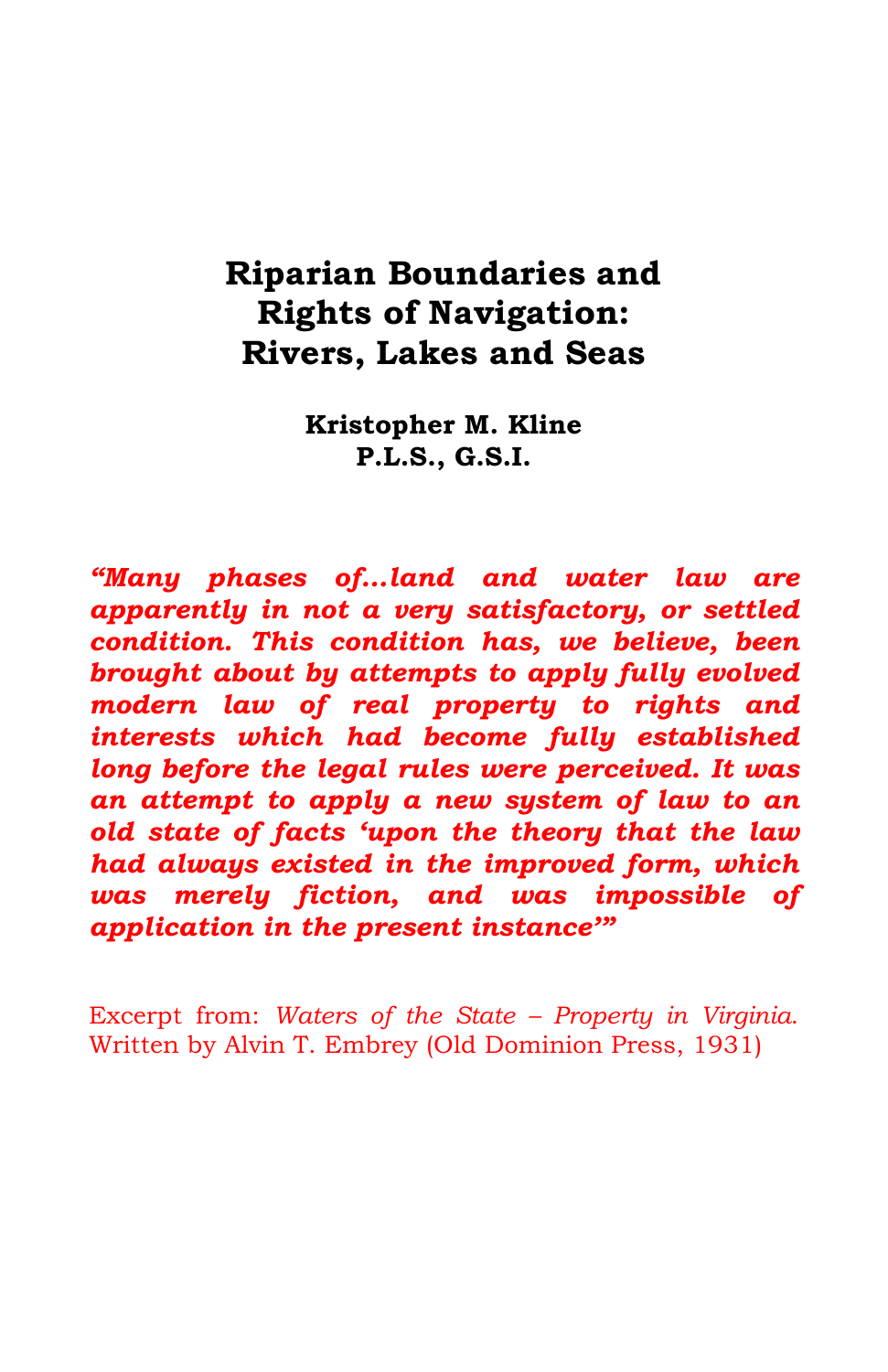#### © 2015 by Kristopher M. Kline

All rights reserved. Copyright under Berne Copyright Convention, Universal Copyright Convention, and Pan-American Copyright Convention. No part of this book may be reproduced, stored in a retrieval system, or transmitted in any form, or by any means, electronic, mechanical, photocopying, recording or otherwise, without prior permission of the author.

Limit of Liability: While the author has used his best efforts in the preparation of this book, he makes no representation or warranty with respect to the accuracy or completeness of this book. You should consult with a professional where appropriate.

### *Library of Congress Cataloging-in-Publication Data:*

Library of Congress Control Number: 2015907559

Kline, Kristopher M.

ISBN: 978-0-692-45726-9

Publisher: 2Point, Inc. P.O. Box 96 Alexander, N.C. 28701

Edited by Debra Murphy of 4-Clarity Consulting

Proofreading by Pam Wolfe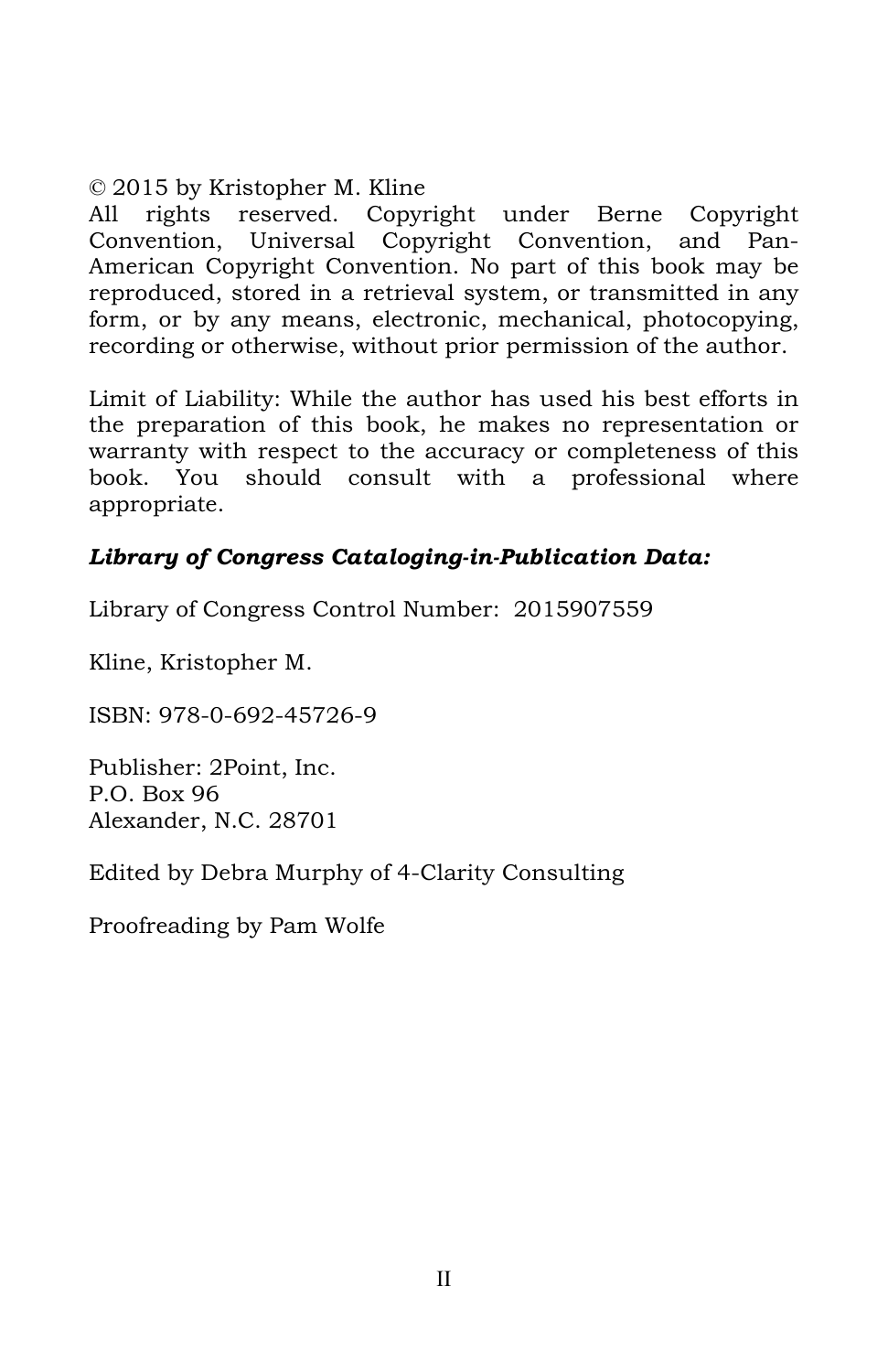## **Table of Contents:**

| Introduction                                                                                                                                                                                                                                                                                                                                                                                                               | 1                                                  |
|----------------------------------------------------------------------------------------------------------------------------------------------------------------------------------------------------------------------------------------------------------------------------------------------------------------------------------------------------------------------------------------------------------------------------|----------------------------------------------------|
| <b>Section One: Determining Property Ownership</b>                                                                                                                                                                                                                                                                                                                                                                         | 3                                                  |
| - Basic Principles and Common Misconceptions<br>- Riparian Boundaries - Historical Background<br>- English Common Law Antecedents<br>- English Precedent Adopted, Repudiated & Modified<br>10                                                                                                                                                                                                                              | 3<br>7<br>9                                        |
| - Navigable Waters and 'Lunar Tide' Test<br>- Pennsylvania - Lunar Tide Test and 'Great Rivers'<br>- Effects of Subsequent Legislation                                                                                                                                                                                                                                                                                     | 12<br>13<br>14                                     |
| - Navigable at Time of Statehood                                                                                                                                                                                                                                                                                                                                                                                           | 16                                                 |
| <b>Section Two: Public Right of Navigation</b>                                                                                                                                                                                                                                                                                                                                                                             | 18                                                 |
| - Recognition of Several Categories of Watercourses<br>- Georgia – Case Study 1<br>- Incidental Right of Navigation<br>- Lakes with Limited Navigability<br>- Non-navigable Streams and Rivulets<br>- Effect of a Survey, Actions by Public Officers<br>- 'Engineered' Navigable Waters<br>- Recreational Use Test of Navigability<br>- 'Strip and Gore Doctrine'/Starr v. Child - Case Study 2<br>- Texas Decisions<br>33 | 18<br>20<br>23<br>25<br>26<br>27<br>28<br>29<br>30 |
| <b>Section Three: Regulatory Authority</b>                                                                                                                                                                                                                                                                                                                                                                                 | 34                                                 |
| - U.S. Supreme Court Benchmark Decisions<br>34                                                                                                                                                                                                                                                                                                                                                                             |                                                    |
| - United States Army Corps of Engineers                                                                                                                                                                                                                                                                                                                                                                                    | 39                                                 |
| <b>Section Four: The Public Trust Doctrine</b>                                                                                                                                                                                                                                                                                                                                                                             | 40                                                 |
| - Illinois Cent. R.R. v. Illinois – Case Study 3<br>- Variations of the Public Trust Doctrine                                                                                                                                                                                                                                                                                                                              | 42<br>45                                           |
| <b>Glossary of terms</b>                                                                                                                                                                                                                                                                                                                                                                                                   | 48                                                 |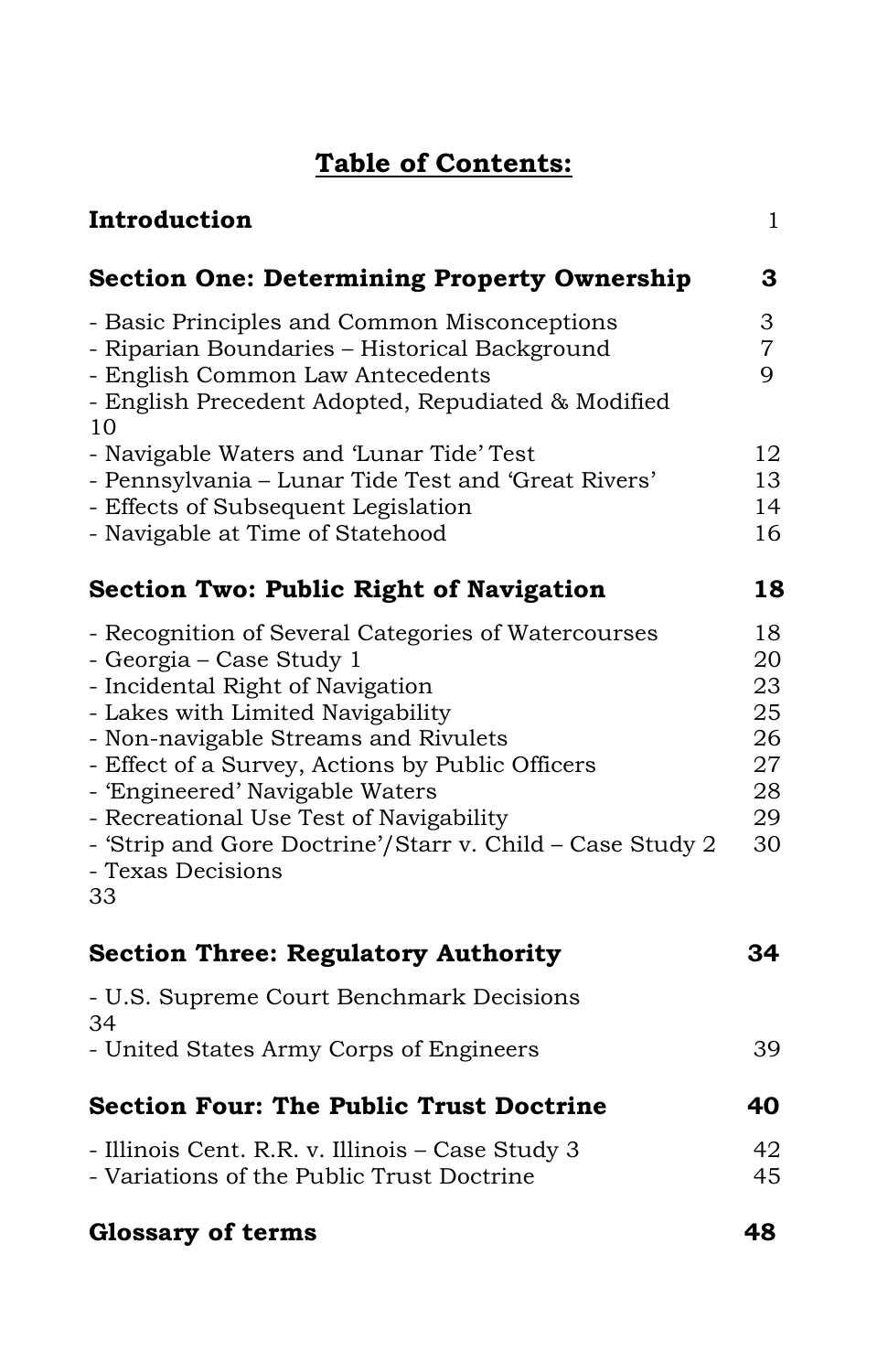### **Introduction**

*"Are you aware that the U.S. Army Corps of Engineers (U.S.A.C.E.) considers this stream navigable?"* This question, put to me during a courtroom cross-examination, highlights the importance of navigable waterways in the United States. However, the attorney posing the question (either purposefully or accidentally) failed to specify the context in which the definitions would be applied. In fact, the applicability of the question above depends on whether the ultimate issue is one of property ownership or of regulatory authority. Although the right to use water has long been a contentious issue in those parts of the United States where major waterways are scarce, litigation related to riparian law or rights of access to smaller waterways is becoming more common nationwide, whether for purposes of access, recreation, or municipal water supply.

My personal mission to explore riparian boundary issues began years ago, initiated by frustration over contradictory or inconsistent answers that seemed to be the norm when dealing with water law. Too often there was a sense of looking at two pieces of a jigsaw puzzle where the edges didn't quite match. This has been by no means an easy topic to research, in part because much of the relevant law is scattered among early state and federal rulings.

Most confusion over riparian rights is based on a problem admirably quantified by the introductory quotation from "Waters of the State." There is a regrettable tendency in many jurisdictions to apply modern regulations, common law, and statutory authority to property rights that were vested long before those definitions and laws were in force. In addition, a large body of misinformation, urban legend, and fragmentary research promotes widespread belief in superficial truisms that are based on flawed and incomplete understanding of the controlling concepts. The goal of this book is to provide an orderly framework to promote better understanding of property rights associated with tracts that adjoin a stream, river, lake or ocean.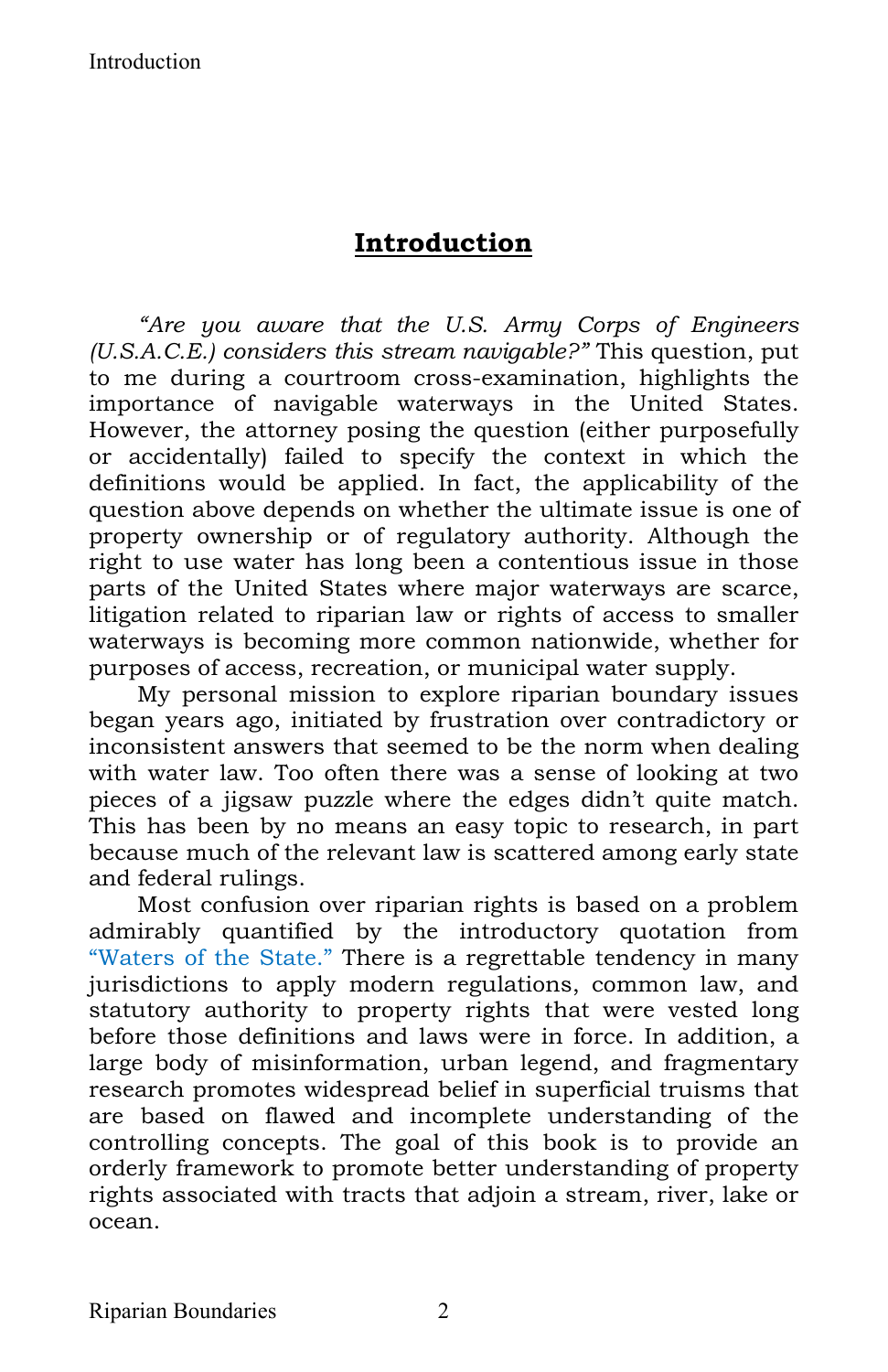It is an unfortunate truth that a comprehensive study of all 50 states would be far beyond the scope of this book. One notable resource, **A Treatise on the Law of Waters 2nd Ed. John M. Gould 1891,** required more than a thousand pages of text, including 100 pages devoted to the listing of source material. My primary goal with this book is to dispel some commonly held misconceptions and provide the tools to properly analyze problems associated with this unique branch of property law.

Three additional "bookkeeping" notes regarding quotations should be mentioned. To improve readability and as a result of space constraints, internal citations are generally omitted within quotations. Only where they serve to demonstrate the diversity of source material or in some way act as an aid to understanding are they included. Long quotations are highlighted in red to distinguish them from general commentary, while shorter phrases drawn from court opinions are enclosed in quotation marks.

This book does not use the standard footnote format found in most manuscripts of this type – rather, each citation is included at the beginning of the opinion currently under consideration. This is a planned departure from custom, since the citations and quotations are perhaps the most indispensable portions of this book. While I perhaps should apologize for variation, this practice also stems from my frustrating attempts to pick through and find sources in footnotes that often were located on different pages and printed in tiny fonts.

All primary citations are highlighted with a bold red font. Secondary sources and primary source names repeated for clarity are identified by blue text.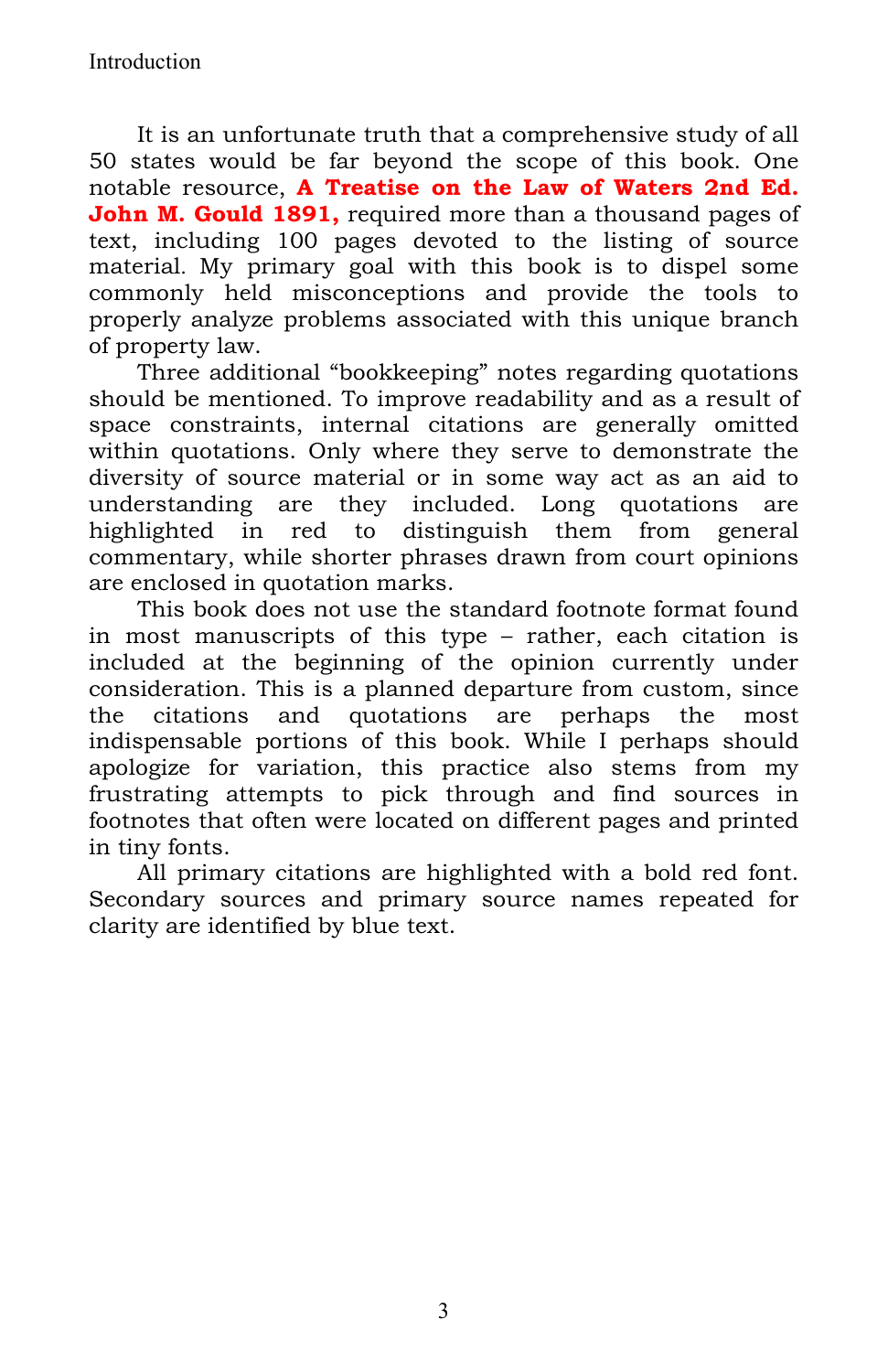## **Section One: Determining Property Ownership**

### **Basic Principles and Common Misconceptions**

Water boundaries are common in many regions, and a surveyor may be required to show the extent of ownership when the only available description reads "…*to the river, thence with the river*…" Determining the level of navigability of a waterway is an essential step when deciding on a boundary location in such cases, but the limits of property ownership cannot be determined until another question is answered: "What definition is most appropriate?"

Any comprehensive discussion of riparian rights will recognize that at least four separate issues may be of critical importance:

- 1. Ownership of the bed and substrata under the water
- 2. Any additional rights of navigation associated with the watercourse
- 3. Regulatory authority held by state or federal agencies
- 4. Ownership and allocation of the water

This book focuses primarily on the first three concerns.

To build a true understanding of the rights associated with watercourses, it is essential to dispel three erroneous concepts often associated with riparian boundary problems. The three statements below will be demonstrated convincingly in the pages that follow:

- 1. There are more than two categories of waterways; some waters may be navigable to a limited degree.
- 2. No single definition of "navigable" applies in all circumstances.
- 3. Definitions created by the U.S. Army Corps of Engineers (U.S.A.C.E.) or other regulatory parameters have no applicability when determining property ownership.

The first major hurdle to understanding the many definitions associated with waterways is that the question of navigability may not have a simple "yes or no" answer. This tiered view has been well established throughout the development of the American legal system, but the distinction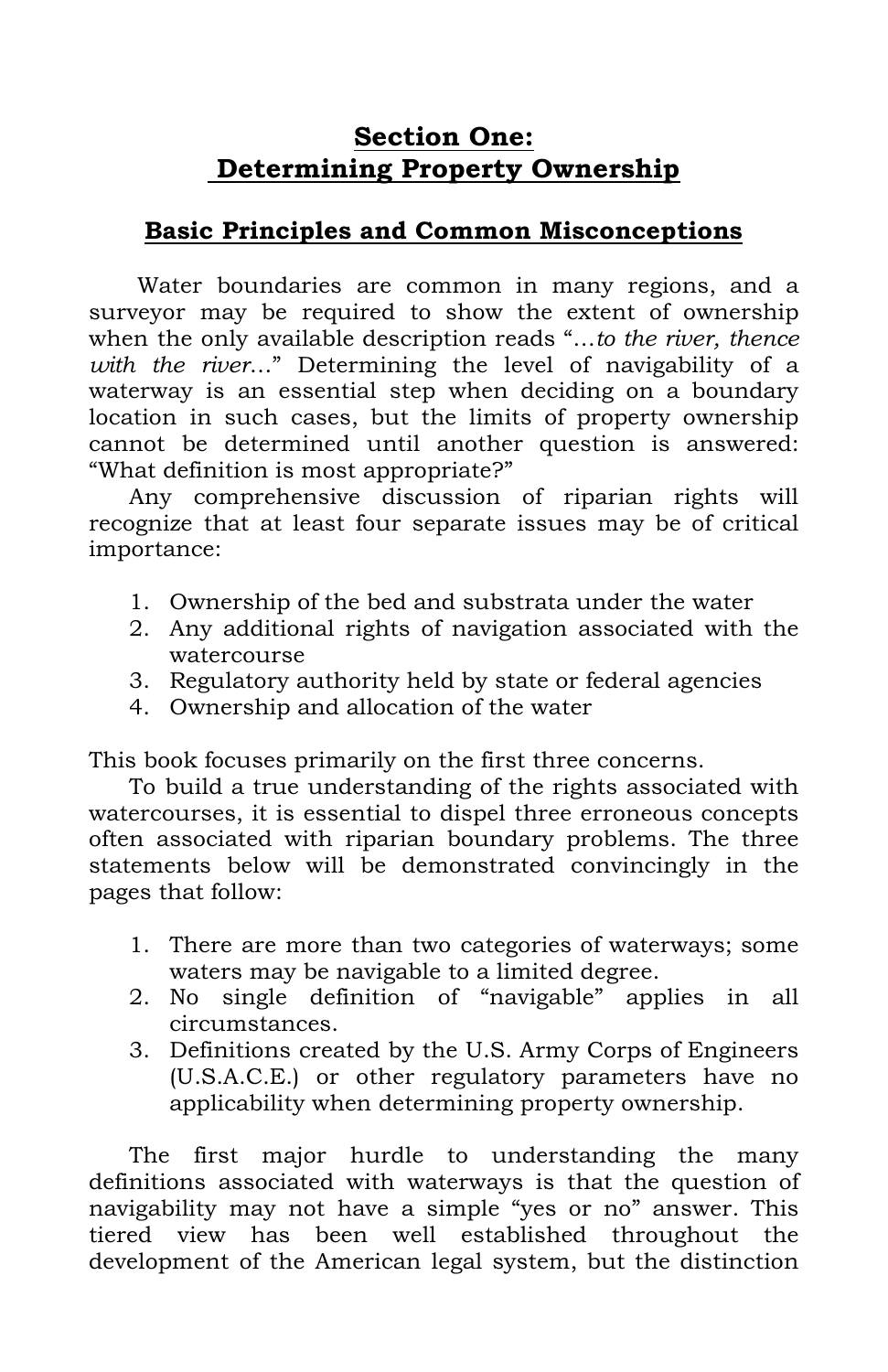has been lost in some jurisdictions in recent years. An early article from the Virginia Law Review emphasizes that the early English system recognized three categories of watercourses, but also notes that more recent decisions have not always recognized this principle: The rules of the common law, however, came to be misapprehended. And the impression became general in certain jurisdictions that in England (where the test of navigability was whether or not a stream was tidal) there were only two classes of streams, in one of which, title to the bed of the stream was in the sovereign, and all of the owner's rights subject to be defeated at the will of the sovereign: and in the other, title to the bed of the stream was in the riparian owner, and his rights superior and exclusive. **The Rights of the Riparian Owner upon a Fresh-Water Stream Navigable in Fact Author(s): Andrew D. Christian Source: Virginia Law Review, Vol. 2, No. 6 (Mar., 1915), pp. 436-446**

This quotation emphasizes the common misconception that English common law as recognized during the early American colonial period admitted the existence of only two types of watercourses. Mr. Christian notes that English law recognized fresh water rivers with both public and private characteristics, but also points out that American courts often have overlooked this distinction.

The second common blunder on the list is the presumption that the term "navigable" has only one definition. The U.S. Supreme Court recognizes that several definitions exist and that no single construction is applicable to all circumstances. In **United States v. Appalachian Elec. Power Co. 311 U.S. 377; 61 S. Ct. 291; 85 L. Ed. 243 (1940),** the court modified its definitions of navigability that previously had been established in The Daniel Ball and The Montello. This court also identified significant differences between definitions affecting title and those concerning regulatory authority: Although navigability *to fix ownership of the river bed* or riparian rights is determined as the cases just cited in the notes show, as of the formation of the Union in the original states or the admission to statehood of those formed later, navigability, for the purpose of the regulation of commerce, may later arise. An analogy is found in admiralty jurisdiction, which may be extended over places formerly nonnavigable.

The legal concept of navigability embraces both public and private interests. It is not to be determined by a formula which